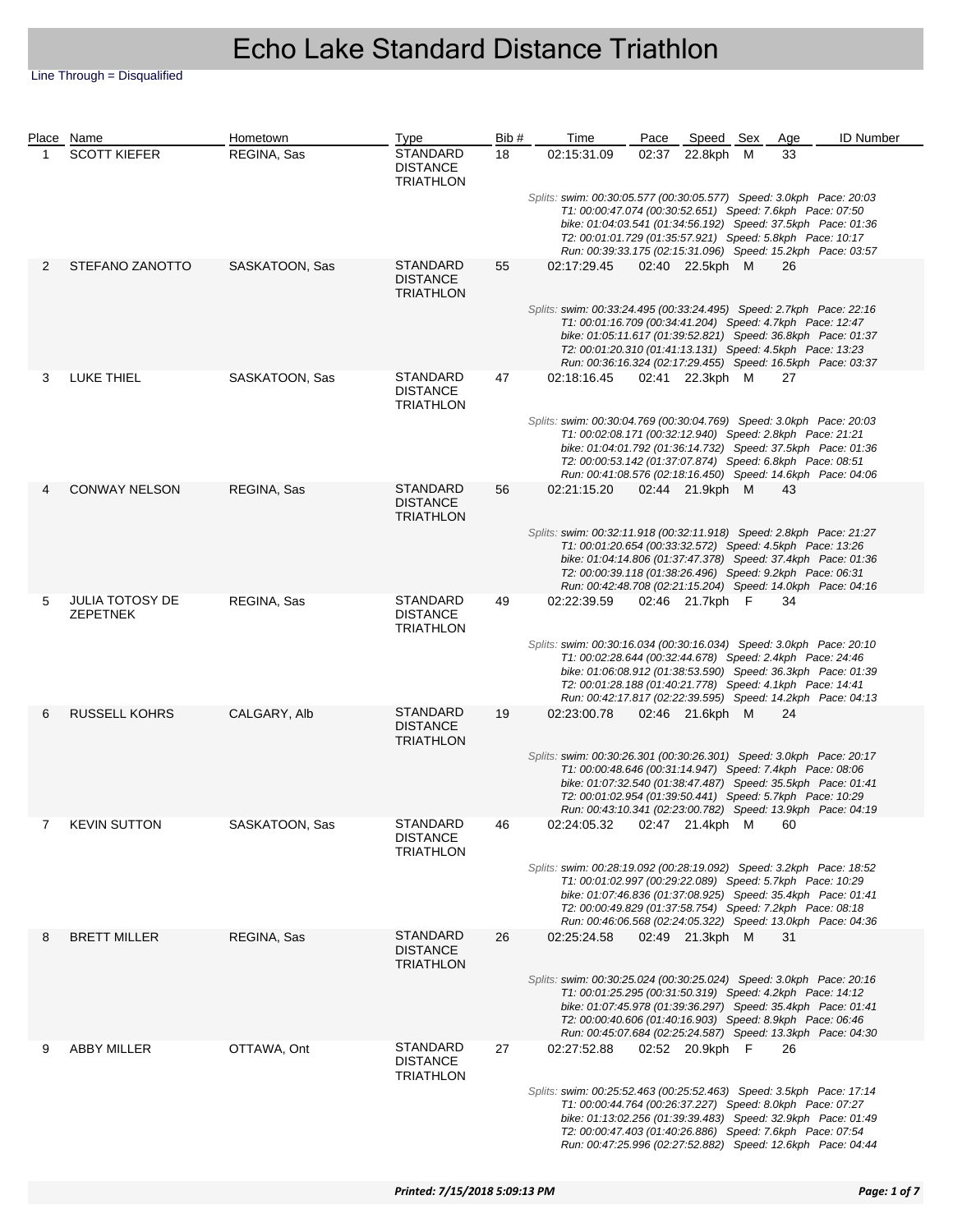|    | Place Name             | Hometown       | <b>Type</b>                                            | Bib#        | Time                                                                                                                                                                                                                                                                                                                            | Pace  | Speed Sex       | Age | <b>ID Number</b> |
|----|------------------------|----------------|--------------------------------------------------------|-------------|---------------------------------------------------------------------------------------------------------------------------------------------------------------------------------------------------------------------------------------------------------------------------------------------------------------------------------|-------|-----------------|-----|------------------|
| 10 | <b>ERIN KIEFER</b>     | REGINA, Sas    | <b>STANDARD</b><br><b>DISTANCE</b><br><b>TRIATHLON</b> | 17          | 02:29:00.78                                                                                                                                                                                                                                                                                                                     | 02:53 | 20.7kph F       | 33  |                  |
|    |                        |                |                                                        |             | Splits: swim: 00:29:59.134 (00:29:59.134) Speed: 3.0kph Pace: 19:59<br>T1: 00:01:18.781 (00:31:17.915) Speed: 4.6kph Pace: 13:07<br>bike: 01:10:24.228 (01:41:42.143) Speed: 34.1kph Pace: 01:45<br>T2: 00:00:51.842 (01:42:33.985) Speed: 6.9kph Pace: 08:38<br>Run: 00:46:26.801 (02:29:00.786) Speed: 12.9kph Pace: 04:38    |       |                 |     |                  |
| 11 | <b>STEVEN BASS</b>     | REGINA, Sas    | <b>STANDARD</b><br><b>DISTANCE</b><br><b>TRIATHLON</b> | 3           | 02:29:29.39                                                                                                                                                                                                                                                                                                                     |       | 02:54 20.7kph M | 32  |                  |
|    |                        |                |                                                        |             | Splits: swim: 00:28:58.973 (00:28:58.973) Speed: 3.1kph Pace: 19:19<br>T1: 00:03:09.357 (00:32:08.330) Speed: 1.9kph Pace: 31:33<br>bike: 01:07:23.512 (01:39:31.842) Speed: 35.6kph Pace: 01:41<br>T2: 00:01:03.941 (01:40:35.783) Speed: 5.6kph Pace: 10:39<br>Run: 00:48:53.608 (02:29:29.391) Speed: 12.3kph Pace: 04:53    |       |                 |     |                  |
| 12 | <b>MICHAEL DIEWOLD</b> | REGINA, Sas    | <b>STANDARD</b><br><b>DISTANCE</b><br><b>TRIATHLON</b> | 58          | 02:30:02.18                                                                                                                                                                                                                                                                                                                     |       | 02:54 20.6kph M | 34  |                  |
|    |                        |                |                                                        |             | Splits: swim: 00:31:57.232 (00:31:57.232) Speed: 2.8kph    Pace: 21:18<br>T1: 00:01:41.646 (00:33:38.878) Speed: 3.5kph Pace: 16:56<br>bike: 01:06:24.199 (01:40:03.077) Speed: 36.1kph Pace: 01:39<br>T2: 00:01:12.854 (01:41:15.931) Speed: 4.9kph Pace: 12:08<br>Run: 00:48:46.255 (02:30:02.186) Speed: 12.3kph Pace: 04:52 |       |                 |     |                  |
| 13 | <b>MIKE PARKINSON</b>  | REGINA, Sas    | <b>STANDARD</b><br><b>DISTANCE</b><br><b>TRIATHLON</b> | 36          | 02:33:07.97                                                                                                                                                                                                                                                                                                                     |       | 02:58 20.2kph M | 40  |                  |
|    |                        |                |                                                        |             | Splits: swim: 00:30:46.115 (00:30:46.115) Speed: 2.9kph Pace: 20:30<br>T1: 00:01:23.424 (00:32:09.539) Speed: 4.3kph Pace: 13:54<br>bike: 01:09:08.221 (01:41:17.760) Speed: 34.7kph Pace: 01:43<br>T2: 00:01:10.764 (01:42:28.524) Speed: 5.1kph Pace: 11:47<br>Run: 00:50:39.454 (02:33:07.978) Speed: 11.8kph Pace: 05:03    |       |                 |     |                  |
| 14 | <b>MURRAY SMITH</b>    | MOOSE JAW, Sas | <b>STANDARD</b><br><b>DISTANCE</b><br><b>TRIATHLON</b> | 43          | 02:34:13.81                                                                                                                                                                                                                                                                                                                     |       | 02:59 20.0kph M | 40  |                  |
|    |                        |                |                                                        |             | Splits: swim: 00:35:29.932 (00:35:29.932) Speed: 2.5kph Pace: 23:39<br>T1: 00:02:04.213 (00:37:34.145) Speed: 2.9kph Pace: 20:42<br>bike: 01:07:29.385 (01:45:03.530) Speed: 35.6kph Pace: 01:41<br>T2: 00:01:07.570 (01:46:11.100) Speed: 5.3kph Pace: 11:15<br>Run: 00:48:02.718 (02:34:13.818) Speed: 12.5kph Pace: 04:48    |       |                 |     |                  |
| 15 | <b>HOWARD EPOCH</b>    | MOOSE JAW, Sas | <b>STANDARD</b><br><b>DISTANCE</b><br><b>TRIATHLON</b> | 11          | 02:35:05.10                                                                                                                                                                                                                                                                                                                     |       | 03:00 19.9kph M | 53  |                  |
|    |                        |                |                                                        |             | Splits: swim: 00:37:02.896 (00:37:02.896) Speed: 2.4kph Pace: 24:41<br>T1: 00:01:11.722 (00:38:14.618) Speed: 5.0kph Pace: 11:57<br>bike: 01:10:16.109 (01:48:30.727) Speed: 34.2kph Pace: 01:45<br>T2: 00:01:05.840 (01:49:36.567) Speed: 5.5kph Pace: 10:58<br>Run: 00:45:28.534 (02:35:05.101) Speed: 13.2kph Pace: 04:32    |       |                 |     |                  |
| 16 | <b>JAMES FEURING</b>   | REGINA, Sas    | STANDARD<br><b>DISTANCE</b><br><b>TRIATHLON</b>        | 12          | 02:36:41.56  03:02  19.7kph  M  35                                                                                                                                                                                                                                                                                              |       |                 |     |                  |
|    |                        |                |                                                        |             | Splits: swim: 00:39:34.279 (00:39:34.279) Speed: 2.3kph Pace: 26:22<br>T1: 00:02:12.577 (00:41:46.856) Speed: 2.7kph Pace: 22:05<br>bike: 01:08:32.786 (01:50:19.642) Speed: 35.0kph Pace: 01:42<br>T2: 00:01:10.762 (01:51:30.404) Speed: 5.1kph Pace: 11:47<br>Run: 00:45:11.163 (02:36:41.567) Speed: 13.3kph Pace: 04:31    |       |                 |     |                  |
| 17 | <b>MARTIN ALBERTS</b>  | MOOSE JAW, Sas | <b>STANDARD</b><br><b>DISTANCE</b><br><b>TRIATHLON</b> | $\mathbf 1$ | 02:36:53.68                                                                                                                                                                                                                                                                                                                     |       | 03:02 19.7kph M | 38  |                  |
|    |                        |                |                                                        |             | Splits: swim: 00:32:49.000 (00:32:49.000) Speed: 2.7kph Pace: 21:52<br>T1: 00:01:54.108 (00:34:43.108) Speed: 3.2kph Pace: 19:01<br>bike: 01:13:25.192 (01:48:08.300) Speed: 32.7kph Pace: 01:50<br>T2: 00:01:19.597 (01:49:27.897) Speed: 4.5kph Pace: 13:15<br>Run: 00:47:25.786 (02:36:53.683) Speed: 12.7kph Pace: 04:44    |       |                 |     |                  |
| 18 | ALEXANDRA CLARKE       | WEYBURN, Sas   | <b>STANDARD</b><br><b>DISTANCE</b><br><b>TRIATHLON</b> | 8           | 02:37:40.48                                                                                                                                                                                                                                                                                                                     |       | 03:03 19.6kph F | 25  |                  |
|    |                        |                |                                                        |             | Splits: swim: 00:31:00.450 (00:31:00.450) Speed: 2.9kph Pace: 20:40<br>T1: 00:01:18.180 (00:32:18.630) Speed: 4.6kph Pace: 13:01<br>bike: 01:13:37.361 (01:45:55.991) Speed: 32.6kph Pace: 01:50<br>T2: 00:00:58.141 (01:46:54.132) Speed: 6.2kph Pace: 09:41<br>Run: 00:50:46.353 (02:37:40.485) Speed: 11.8kph Pace: 05:04    |       |                 |     |                  |
|    |                        |                |                                                        |             |                                                                                                                                                                                                                                                                                                                                 |       |                 |     |                  |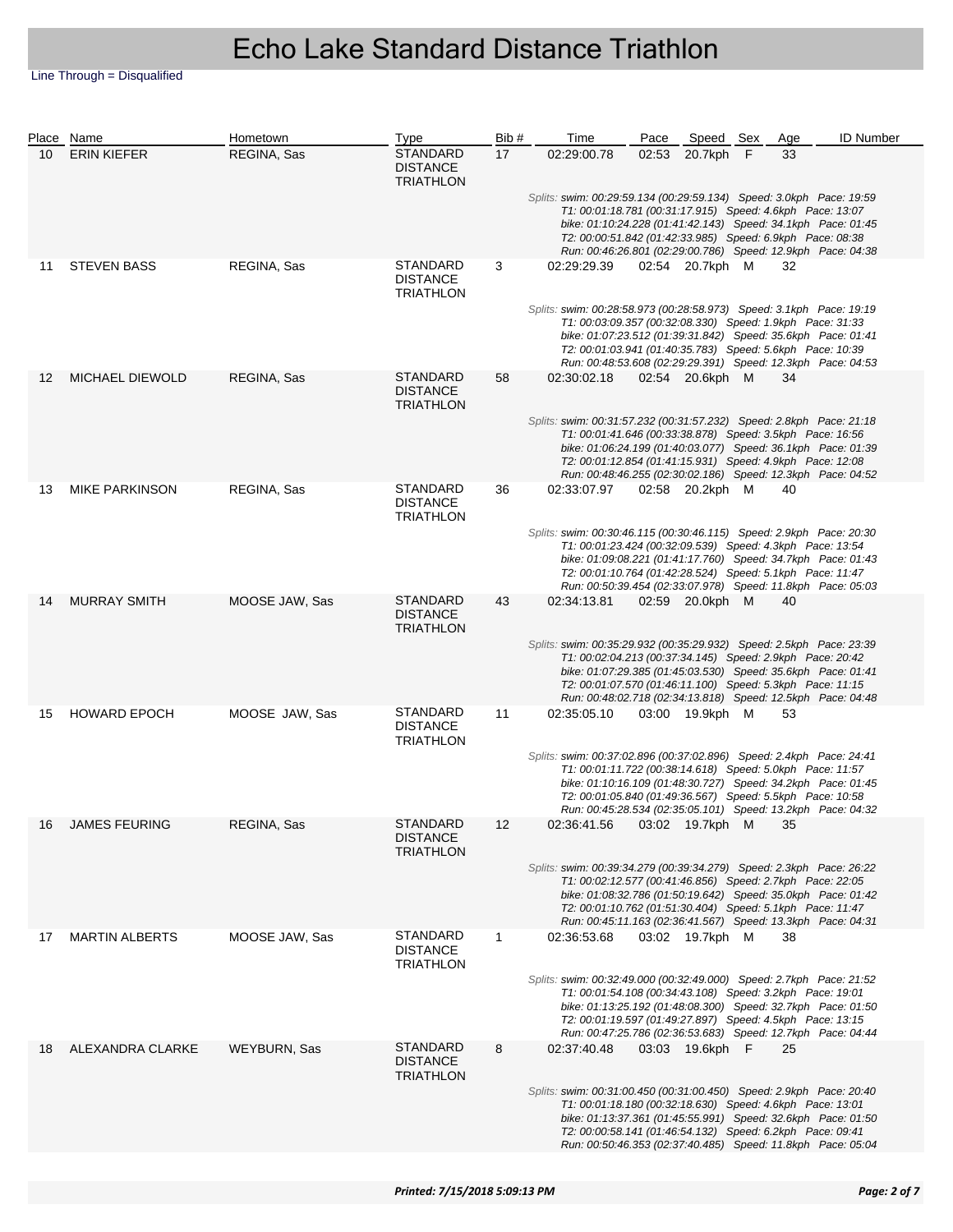|    | Place Name                     | Hometown       | Type                                                   | Bib # | Time                                                                                                                                                                                                                                                                                                                         | Pace | Speed Sex       | Age | <b>ID Number</b> |  |
|----|--------------------------------|----------------|--------------------------------------------------------|-------|------------------------------------------------------------------------------------------------------------------------------------------------------------------------------------------------------------------------------------------------------------------------------------------------------------------------------|------|-----------------|-----|------------------|--|
| 19 | <b>KEVIN BRAWN</b>             | ABBEY, Sas     | STANDARD<br><b>DISTANCE</b><br><b>TRIATHLON</b>        | 5     | 02:38:04.80                                                                                                                                                                                                                                                                                                                  |      | 03:04 19.5kph M | 50  |                  |  |
|    |                                |                |                                                        |       | Splits: swim: 00:31:56.826 (00:31:56.826) Speed: 2.8kph Pace: 21:17<br>T1: 00:02:24.791 (00:34:21.617) Speed: 2.5kph Pace: 24:07<br>bike: 01:10:59.821 (01:45:21.438) Speed: 33.8kph Pace: 01:46<br>T2: 00:00:46.125 (01:46:07.563) Speed: 7.8kph Pace: 07:41<br>Run: 00:51:57.239 (02:38:04.802) Speed: 11.5kph Pace: 05:11 |      |                 |     |                  |  |
| 20 | DAVID WEISGERBER               | REGINA, Sas    | <b>STANDARD</b><br><b>DISTANCE</b><br><b>TRIATHLON</b> | 51    | 02:38:26.32                                                                                                                                                                                                                                                                                                                  |      | 03:04 19.5kph M | 32  |                  |  |
|    |                                |                |                                                        |       | Splits: swim: 00:42:15.245 (00:42:15.245) Speed: 2.1kph Pace: 28:10<br>T1: 00:01:56.354 (00:44:11.599) Speed: 3.1kph Pace: 19:23<br>bike: 01:10:23.161 (01:54:34.760) Speed: 34.1kph Pace: 01:45<br>T2: 00:01:27.549 (01:56:02.309) Speed: 4.1kph Pace: 14:35<br>Run: 00:42:24.019 (02:38:26.328) Speed: 14.2kph Pace: 04:14 |      |                 |     |                  |  |
| 21 | <b>GREG WERNHAM</b>            | WINNIPEG, Man  | STANDARD<br><b>DISTANCE</b><br>TRIATHLON               | 54    | 02:38:49.65                                                                                                                                                                                                                                                                                                                  |      | 03:05 19.5kph M | 30  |                  |  |
|    |                                |                |                                                        |       | Splits: swim: 00:32:46.030 (00:32:46.030) Speed: 2.7kph Pace: 21:50<br>T1: 00:01:26.027 (00:34:12.057) Speed: 4.2kph Pace: 14:20<br>bike: 01:18:44.534 (01:52:56.591) Speed: 30.5kph Pace: 01:58<br>T2: 00:01:16.556 (01:54:13.147) Speed: 4.7kph Pace: 12:45<br>Run: 00:44:36.512 (02:38:49.659) Speed: 13.5kph Pace: 04:27 |      |                 |     |                  |  |
| 22 | BERNHARD PRAHAUSER REGINA, Sas |                | STANDARD<br><b>DISTANCE</b><br><b>TRIATHLON</b>        | 37    | 02:39:04.83                                                                                                                                                                                                                                                                                                                  |      | 03:05 19.4kph M | 45  |                  |  |
|    |                                |                |                                                        |       | Splits: swim: 00:37:40.936 (00:37:40.936) Speed: 2.4kph Pace: 25:07<br>T1: 00:01:40.159 (00:39:21.095) Speed: 3.6kph Pace: 16:41<br>bike: 01:09:19.839 (01:48:40.934) Speed: 34.6kph Pace: 01:43<br>T2: 00:01:12.420 (01:49:53.354) Speed: 5.0kph Pace: 12:04<br>Run: 00:49:11.484 (02:39:04.838) Speed: 12.2kph Pace: 04:55 |      |                 |     |                  |  |
| 23 | <b>BRANDON BLONDEAU</b>        | SASKATOON, Sas | STANDARD<br><b>DISTANCE</b><br><b>TRIATHLON</b>        | 4     | 02:40:24.93                                                                                                                                                                                                                                                                                                                  |      | 03:06 19.3kph M | 28  |                  |  |
|    |                                |                |                                                        |       | Splits: swim: 00:30:16.840 (00:30:16.840) Speed: 3.0kph Pace: 20:11<br>T1: 00:01:43.568 (00:32:00.408) Speed: 3.5kph Pace: 17:15<br>bike: 01:14:04.835 (01:46:05.243) Speed: 32.4kph Pace: 01:51<br>T2: 00:01:02.457 (01:47:07.700) Speed: 5.8kph Pace: 10:24<br>Run: 00:53:17.231 (02:40:24.931) Speed: 11.3kph Pace: 05:19 |      |                 |     |                  |  |
| 24 | <b>LEIGH ROSENGREN</b>         | MIDALE, Sas    | STANDARD<br><b>DISTANCE</b><br><b>TRIATHLON</b>        | 39    | 02:40:32.24                                                                                                                                                                                                                                                                                                                  |      | 03:07 19.2kph F | 41  |                  |  |
|    |                                |                |                                                        |       | Splits: swim: 00:35:19.230 (00:35:19.230) Speed: 2.5kph Pace: 23:32<br>T1: 00:01:25.672 (00:36:44.902) Speed: 4.2kph Pace: 14:16<br>bike: 01:17:21.045 (01:54:05.947) Speed: 31.0kph Pace: 01:56<br>T2: 00:01:01.944 (01:55:07.891) Speed: 5.8kph Pace: 10:19<br>Run: 00:45:24.356 (02:40:32.247) Speed: 13.2kph Pace: 04:32 |      |                 |     |                  |  |
| 25 | DANE STENNES                   | REGINA, Sas    | <b>STANDARD</b><br><b>DISTANCE</b><br><b>TRIATHLON</b> | 45    | 02:41:17.71  03:07  19.2kph  M  33                                                                                                                                                                                                                                                                                           |      |                 |     |                  |  |
|    |                                |                |                                                        |       | Splits: swim: 00:30:57.766 (00:30:57.766) Speed: 2.9kph Pace: 20:38<br>T1: 00:02:53.391 (00:33:51.157) Speed: 2.1kph Pace: 28:53<br>bike: 01:07:52.157 (01:41:43.314) Speed: 35.4kph Pace: 01:41<br>T2: 00:01:46.048 (01:43:29.362) Speed: 3.4kph Pace: 17:40<br>Run: 00:57:48.350 (02:41:17.712) Speed: 10.4kph Pace: 05:46 |      |                 |     |                  |  |
| 26 | <b>ERIN HARLOS</b>             | REGINA, Sas    | STANDARD<br><b>DISTANCE</b><br><b>TRIATHLON</b>        | 13    | 02:42:25.16                                                                                                                                                                                                                                                                                                                  |      | 03:09 19.0kph F | 38  |                  |  |
|    |                                |                |                                                        |       | Splits: swim: 00:30:42.150 (00:30:42.150) Speed: 2.9kph Pace: 20:28<br>T1: 00:01:04.804 (00:31:46.954) Speed: 5.6kph Pace: 10:48<br>bike: 01:16:52.495 (01:48:39.449) Speed: 31.2kph Pace: 01:55<br>T2: 00:01:04.886 (01:49:44.335) Speed: 5.5kph Pace: 10:48<br>Run: 00:52:40.833 (02:42:25.168) Speed: 11.4kph Pace: 05:16 |      |                 |     |                  |  |
| 27 | NATALYA MILNER                 | REGINA, Sas    | STANDARD<br><b>DISTANCE</b><br><b>TRIATHLON</b>        | 28    | 02:44:10.35                                                                                                                                                                                                                                                                                                                  |      | 03:11 18.8kph F | 26  |                  |  |
|    |                                |                |                                                        |       | Splits: swim: 00:27:19.341 (00:27:19.341) Speed: 3.3kph Pace: 18:12<br>T1: 00:01:18.208 (00:28:37.549) Speed: 4.6kph Pace: 13:02<br>bike: 01:20:35.030 (01:49:12.579) Speed: 29.8kph Pace: 02:00<br>T2: 00:01:00.957 (01:50:13.536) Speed: 5.9kph Pace: 10:09<br>Run: 00:53:56.814 (02:44:10.350) Speed: 11.1kph Pace: 05:23 |      |                 |     |                  |  |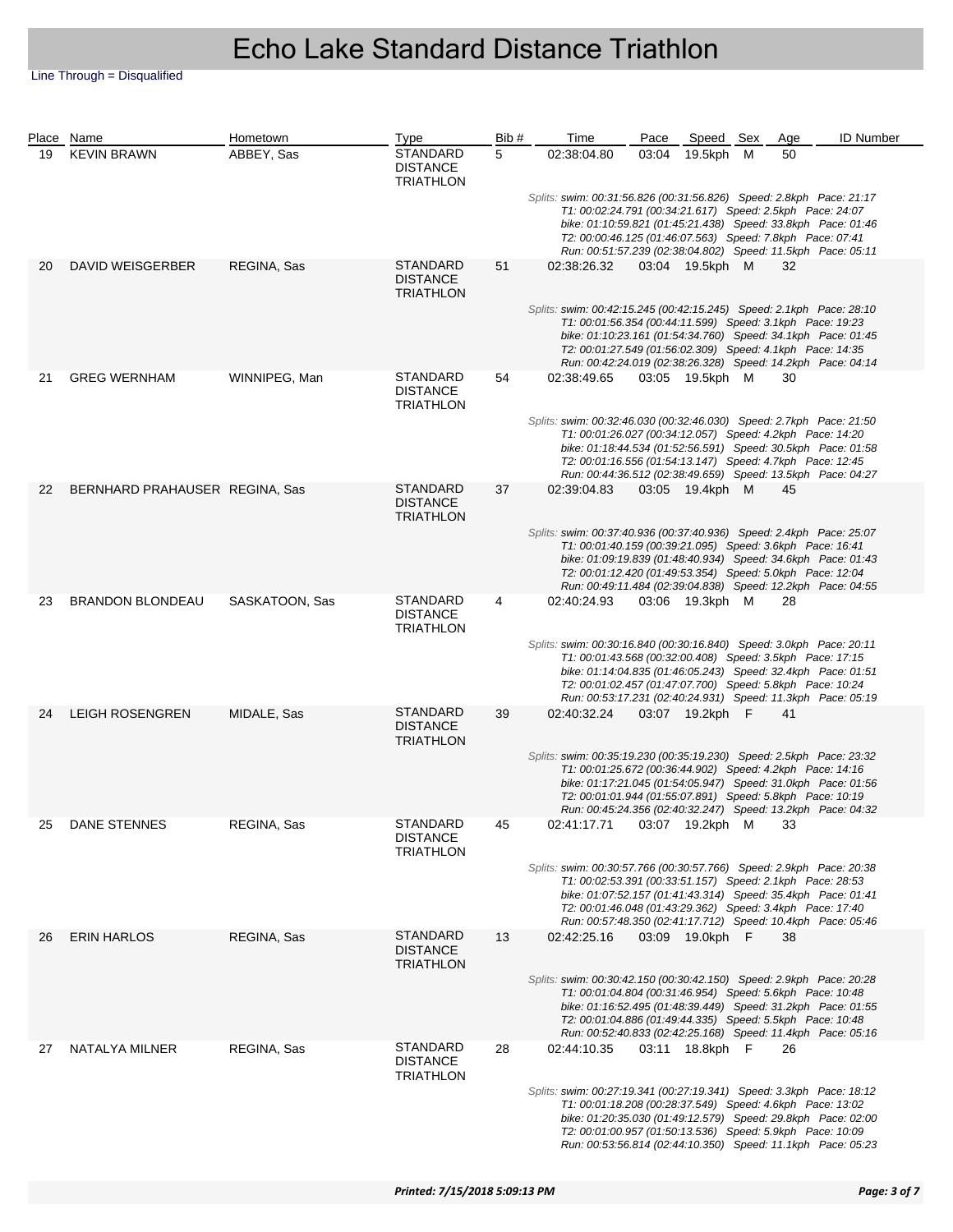|    | Place Name              | Hometown             | Type                                                   | Bib#           | Time                                                                                                                                                                                                                                                                                                                            | Pace | Speed Sex       | Age | ID Number |
|----|-------------------------|----------------------|--------------------------------------------------------|----------------|---------------------------------------------------------------------------------------------------------------------------------------------------------------------------------------------------------------------------------------------------------------------------------------------------------------------------------|------|-----------------|-----|-----------|
| 28 | <b>BRIDGETT NORMAN</b>  | REGINA, Sas          | <b>STANDARD</b><br><b>DISTANCE</b><br><b>TRIATHLON</b> | 33             | 02:45:33.35                                                                                                                                                                                                                                                                                                                     |      | 03:12 18.7kph F | 39  |           |
|    |                         |                      |                                                        |                | Splits: swim: 00:27:58.999 (00:27:58.999) Speed: 3.2kph Pace: 18:39<br>T1: 00:01:32.529 (00:29:31.528) Speed: 3.9kph Pace: 15:25<br>bike: 01:18:05.576 (01:47:37.104) Speed: 30.7kph Pace: 01:57<br>T2: 00:01:07.149 (01:48:44.253) Speed: 5.4kph Pace: 11:11<br>Run: 00:56:49.100 (02:45:33.353) Speed: 10.6kph Pace: 05:40    |      |                 |     |           |
| 29 | <b>MAYSON SONNTAG</b>   | REGINA, Sas          | <b>STANDARD</b><br><b>DISTANCE</b><br><b>TRIATHLON</b> | 44             | 02:50:23.65                                                                                                                                                                                                                                                                                                                     |      | 03:18 18.1kph M | 19  |           |
|    |                         |                      |                                                        |                | Splits: swim: 00:41:15.244 (00:41:15.244) Speed: 2.2kph    Pace: 27:30<br>T1: 00:01:52.645 (00:43:07.889) Speed: 3.2kph Pace: 18:46<br>bike: 01:13:51.288 (01:56:59.177) Speed: 32.5kph Pace: 01:50<br>T2: 00:01:13.582 (01:58:12.759) Speed: 4.9kph Pace: 12:15<br>Run: 00:52:10.897 (02:50:23.656) Speed: 11.5kph Pace: 05:13 |      |                 |     |           |
| 30 | <b>GORDON HIPPERSON</b> | REGINA, Sas          | <b>STANDARD</b><br><b>DISTANCE</b><br><b>TRIATHLON</b> | 15             | 02:52:58.87                                                                                                                                                                                                                                                                                                                     |      | 03:21 17.9kph M | 58  |           |
|    |                         |                      |                                                        |                | Splits: swim: 00:37:03.713 (00:37:03.713) Speed: 2.4kph    Pace: 24:42<br>T1: 00:02:31.312 (00:39:35.025) Speed: 2.4kph Pace: 25:13<br>bike: 01:18:55.651 (01:58:30.676) Speed: 30.4kph Pace: 01:58<br>T2: 00:01:59.042 (02:00:29.718) Speed: 3.0kph Pace: 19:50<br>Run: 00:52:29.156 (02:52:58.874) Speed: 11.4kph Pace: 05:14 |      |                 |     |           |
| 31 | <b>GREG TODD</b>        | SASKATOON, Sas       | <b>STANDARD</b><br><b>DISTANCE</b><br><b>TRIATHLON</b> | 48             | 02:55:05.23                                                                                                                                                                                                                                                                                                                     |      | 03:23 17.6kph M | 54  |           |
|    |                         |                      |                                                        |                | Splits: swim: 00:44:02.119 (00:44:02.119) Speed: 2.0kph Pace: 29:21<br>T1: 00:02:27.110 (00:46:29.229) Speed: 2.4kph Pace: 24:31<br>bike: 01:13:00.707 (01:59:29.936) Speed: 32.9kph Pace: 01:49<br>T2: 00:01:41.060 (02:01:10.996) Speed: 3.6kph Pace: 16:50<br>Run: 00:53:54.242 (02:55:05.238) Speed: 11.1kph Pace: 05:23    |      |                 |     |           |
| 32 | <b>TERRY CHAISSON</b>   | LLOYDMINSTER, Alb    | STANDARD<br><b>DISTANCE</b><br><b>TRIATHLON</b>        | $\overline{7}$ | 02:55:32.34                                                                                                                                                                                                                                                                                                                     |      | 03:24 17.6kph M | 53  |           |
|    |                         |                      |                                                        |                | Splits: swim: 00:35:47.789 (00:35:47.789) Speed: 2.5kph Pace: 23:51<br>T1: 00:03:06.631 (00:38:54.420) Speed: 1.9kph Pace: 31:06<br>bike: 01:15:21.095 (01:54:15.515) Speed: 31.9kph Pace: 01:53<br>T2: 00:01:13.228 (01:55:28.743) Speed: 4.9kph Pace: 12:12<br>Run: 01:00:03.600 (02:55:32.343) Speed: 10.0kph Pace: 06:00    |      |                 |     |           |
| 33 | <b>CHAD EGGERMAN</b>    | SASKATOON, Sas       | <b>STANDARD</b><br><b>DISTANCE</b><br><b>TRIATHLON</b> | 10             | 02:57:04.33                                                                                                                                                                                                                                                                                                                     |      | 03:26 17.5kph M | 43  |           |
|    |                         |                      |                                                        |                | Splits: swim: 00:49:34.934 (00:49:34.934) Speed: 1.8kph Pace: 33:03<br>T1: 00:02:21.123 (00:51:56.057) Speed: 2.6kph Pace: 23:31<br>bike: 01:13:55.701 (02:05:51.758) Speed: 32.5kph Pace: 01:50<br>T2: 00:00:54.246 (02:06:46.004) Speed: 6.6kph Pace: 09:02<br>Run: 00:50:18.335 (02:57:04.339) Speed: 11.9kph Pace: 05:01    |      |                 |     |           |
| 34 | <b>KIM REAVIE</b>       | FORT QU'APPELLE, Sas | <b>STANDARD</b><br><b>DISTANCE</b><br><b>TRIATHLON</b> | 38             | 02:58:59.09  03:28  17.3kph  M  45                                                                                                                                                                                                                                                                                              |      |                 |     |           |
|    |                         |                      |                                                        |                | Splits: swim: 00:41:23.796 (00:41:23.796) Speed: 2.2kph Pace: 27:35<br>T1: 00:02:22.183 (00:43:45.979) Speed: 2.5kph Pace: 23:41<br>bike: 01:14:31.263 (01:58:17.242) Speed: 32.2kph Pace: 01:51<br>T2: 00:01:03.615 (01:59:20.857) Speed: 5.7kph Pace: 10:36<br>Run: 00:59:38.238 (02:58:59.095) Speed: 10.1kph Pace: 05:57    |      |                 |     |           |
| 35 | EKALAK CHAINAKUL        | REGINA, Sas          | STANDARD<br><b>DISTANCE</b><br><b>TRIATHLON</b>        | 6              | 02:59:21.47                                                                                                                                                                                                                                                                                                                     |      | 03:28 17.2kph M | 34  |           |
|    |                         |                      |                                                        |                | Splits: swim: 00:40:31.317 (00:40:31.317) Speed: 2.2kph Pace: 27:00<br>T1: 00:01:57.685 (00:42:29.002) Speed: 3.1kph Pace: 19:36<br>bike: 01:19:37.056 (02:02:06.058) Speed: 30.1kph Pace: 01:59<br>T2: 00:01:15.885 (02:03:21.943) Speed: 4.7kph Pace: 12:38<br>Run: 00:55:59.529 (02:59:21.472) Speed: 10.7kph Pace: 05:35    |      |                 |     |           |
| 36 | <b>JIM WERNHAM</b>      | WINNIPEG, Man        | <b>STANDARD</b><br><b>DISTANCE</b><br><b>TRIATHLON</b> | 53             | 03:00:18.15                                                                                                                                                                                                                                                                                                                     |      | 03:30 17.1kph M | 57  |           |
|    |                         |                      |                                                        |                | Splits: swim: 00:43:10.620 (00:43:10.620) Speed: 2.1kph Pace: 28:47<br>T1: 00:01:11.645 (00:44:22.265) Speed: 5.0kph Pace: 11:56<br>bike: 01:19:11.150 (02:03:33.415) Speed: 30.3kph Pace: 01:58<br>T2: 00:00:47.143 (02:04:20.558) Speed: 7.6kph Pace: 07:51<br>Run: 00:55:57.596 (03:00:18.154) Speed: 10.7kph Pace: 05:35    |      |                 |     |           |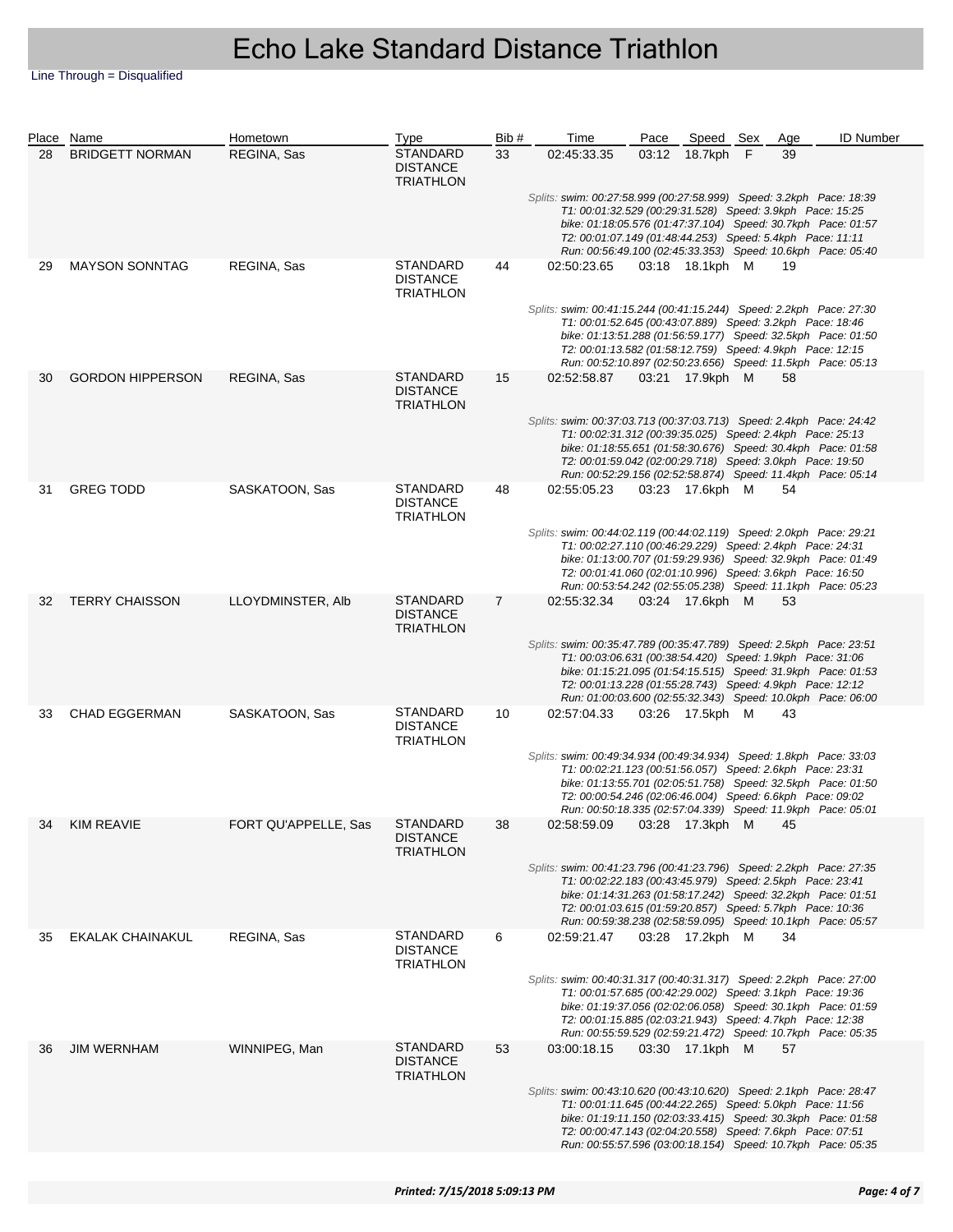|    | Place Name           | Hometown             | Type                                                   | Bib# | Time                                                                                                                                                                                                                                                                                                                         | Pace  | Speed Sex       | Age | <b>ID Number</b> |  |
|----|----------------------|----------------------|--------------------------------------------------------|------|------------------------------------------------------------------------------------------------------------------------------------------------------------------------------------------------------------------------------------------------------------------------------------------------------------------------------|-------|-----------------|-----|------------------|--|
| 37 | <b>COLIN NEISER</b>  | REGINA, Sas          | <b>STANDARD</b><br><b>DISTANCE</b><br><b>TRIATHLON</b> | 31   | 03:01:36.31                                                                                                                                                                                                                                                                                                                  | 03:31 | 17.0kph M       | 44  |                  |  |
|    |                      |                      |                                                        |      | Splits: swim: 00:28:25.507 (00:28:25.507) Speed: 3.2kph Pace: 18:57<br>T1: 00:02:05.570 (00:30:31.077) Speed: 2.9kph Pace: 20:55<br>bike: 01:20:00.430 (01:50:31.507) Speed: 30.0kph Pace: 02:00<br>T2: 00:01:29.175 (01:52:00.682) Speed: 4.0kph Pace: 14:51<br>Run: 01:09:35.629 (03:01:36.311) Speed: 8.6kph Pace: 06:57  |       |                 |     |                  |  |
| 38 | <b>CARLIE MURRAY</b> | GRAVELBOURG, Sas     | <b>STANDARD</b><br><b>DISTANCE</b><br><b>TRIATHLON</b> | 30   | 03:01:44.76                                                                                                                                                                                                                                                                                                                  |       | 03:31 17.0kph F | 28  |                  |  |
|    |                      |                      |                                                        |      | Splits: swim: 00:42:11.780 (00:42:11.780) Speed: 2.1kph Pace: 28:07<br>T1: 00:01:35.799 (00:43:47.579) Speed: 3.8kph Pace: 15:57<br>bike: 01:23:18.556 (02:07:06.135) Speed: 28.8kph Pace: 02:04<br>T2: 00:01:05.184 (02:08:11.319) Speed: 5.5kph Pace: 10:51<br>Run: 00:53:33.441 (03:01:44.760) Speed: 11.2kph Pace: 05:21 |       |                 |     |                  |  |
| 39 | <b>MIRIAM SCUKA</b>  | SASKATOON, Sas       | <b>STANDARD</b><br><b>DISTANCE</b><br><b>TRIATHLON</b> | 41   | 03:06:48.46                                                                                                                                                                                                                                                                                                                  |       | 03:37 16.5kph F | 53  |                  |  |
|    |                      |                      |                                                        |      | Splits: swim: 00:38:59.103 (00:38:59.103) Speed: 2.3kph Pace: 25:59<br>T1: 00:02:01.102 (00:41:00.205) Speed: 3.0kph Pace: 20:11<br>bike: 01:23:42.728 (02:04:42.933) Speed: 28.7kph Pace: 02:05<br>T2: 00:01:32.770 (02:06:15.703) Speed: 3.9kph Pace: 15:27<br>Run: 01:00:32.757 (03:06:48.460) Speed: 9.9kph Pace: 06:03  |       |                 |     |                  |  |
| 40 | <b>DARREN MACKIE</b> | <b>BALGONIE, Sas</b> | <b>STANDARD</b><br><b>DISTANCE</b><br><b>TRIATHLON</b> | 22   | 03:06:59.43                                                                                                                                                                                                                                                                                                                  |       | 03:37 16.5kph M | 53  |                  |  |
|    |                      |                      |                                                        |      | Splits: swim: 00:42:30.242 (00:42:30.242) Speed: 2.1kph Pace: 28:20<br>T1: 00:02:18.966 (00:44:49.208) Speed: 2.6kph Pace: 23:09<br>bike: 01:13:52.899 (01:58:42.107) Speed: 32.5kph Pace: 01:50<br>T2: 00:01:07.720 (01:59:49.827) Speed: 5.3kph Pace: 11:17<br>Run: 01:07:09.609 (03:06:59.436) Speed: 8.9kph Pace: 06:42  |       |                 |     |                  |  |
| 41 | RODNEY HUDYM         | SASKATOON, Sas       | <b>STANDARD</b><br><b>DISTANCE</b><br><b>TRIATHLON</b> | 16   | 03:07:25.75                                                                                                                                                                                                                                                                                                                  |       | 03:38 16.5kph M | 56  |                  |  |
|    |                      |                      |                                                        |      | Splits: swim: 00:41:55.150 (00:41:55.150) Speed: 2.1kph Pace: 27:56<br>T1: 00:02:41.759 (00:44:36.909) Speed: 2.2kph Pace: 26:57<br>bike: 01:19:50.167 (02:04:27.076) Speed: 30.1kph Pace: 01:59<br>T2: 00:01:18.279 (02:05:45.355) Speed: 4.6kph Pace: 13:02<br>Run: 01:01:40.402 (03:07:25.757) Speed: 9.7kph Pace: 06:10  |       |                 |     |                  |  |
| 42 | <b>CHAD VICKERS</b>  | REGINA, Sas          | <b>STANDARD</b><br><b>DISTANCE</b><br><b>TRIATHLON</b> | 50   | 03:09:06.49                                                                                                                                                                                                                                                                                                                  |       | 03:40 16.3kph M | 41  |                  |  |
|    |                      |                      |                                                        |      | Splits: swim: 00:45:50.855 (00:45:50.855) Speed: 2.0kph Pace: 30:33<br>T1: 00:01:45.240 (00:47:36.095) Speed: 3.4kph Pace: 17:32<br>bike: 01:21:40.944 (02:09:17.039) Speed: 29.4kph Pace: 02:02<br>T2: 00:01:29.127 (02:10:46.166) Speed: 4.0kph Pace: 14:51<br>Run: 00:58:20.324 (03:09:06.490) Speed: 10.3kph Pace: 05:50 |       |                 |     |                  |  |
| 43 | <b>LEAH LAXDAL</b>   | SASKATOON, Sas       | <b>STANDARD</b><br><b>DISTANCE</b><br><b>TRIATHLON</b> | 21   | 03:09:17.35  03:40  16.3kph  F  38                                                                                                                                                                                                                                                                                           |       |                 |     |                  |  |
|    |                      |                      |                                                        |      | Splits: swim: 00:45:54.402 (00:45:54.402) Speed: 2.0kph Pace: 30:36<br>T1: 00:01:22.710 (00:47:17.112) Speed: 4.4kph Pace: 13:47<br>bike: 01:20:26.935 (02:07:44.047) Speed: 29.8kph Pace: 02:00<br>T2: 00:01:09.030 (02:08:53.077) Speed: 5.2kph Pace: 11:30<br>Run: 01:00:24.281 (03:09:17.358) Speed: 9.9kph Pace: 06:02  |       |                 |     |                  |  |
| 44 | RENE DESAULNIERS     | WINNIPEG, Man        | <b>STANDARD</b><br><b>DISTANCE</b><br><b>TRIATHLON</b> | 9    | 03:09:20.52                                                                                                                                                                                                                                                                                                                  |       | 03:40 16.3kph M | 57  |                  |  |
|    |                      |                      |                                                        |      | Splits: swim: 00:43:32.072 (00:43:32.072) Speed: 2.1kph Pace: 29:01<br>T1: 00:03:00.736 (00:46:32.808) Speed: 2.0kph Pace: 30:07<br>bike: 01:16:54.602 (02:03:27.410) Speed: 31.2kph Pace: 01:55<br>T2: 00:01:20.060 (02:04:47.470) Speed: 4.5kph Pace: 13:20<br>Run: 01:04:33.051 (03:09:20.521) Speed: 9.3kph Pace: 06:27  |       |                 |     |                  |  |
| 45 | <b>TONY LAU</b>      | REGINA, Sas          | <b>STANDARD</b><br><b>DISTANCE</b><br><b>TRIATHLON</b> | 20   | 03:11:02.38                                                                                                                                                                                                                                                                                                                  |       | 03:42 16.2kph M | 49  |                  |  |
|    |                      |                      |                                                        |      | Splits: swim: 00:39:54.048 (00:39:54.048) Speed: 2.3kph Pace: 26:36<br>T1: 00:03:18.512 (00:43:12.560) Speed: 1.8kph Pace: 33:05<br>bike: 01:24:20.893 (02:07:33.453) Speed: 28.5kph Pace: 02:06<br>T2: 00:00:51.788 (02:08:25.241) Speed: 7.0kph Pace: 08:37<br>Run: 01:02:37.139 (03:11:02.380) Speed: 9.6kph Pace: 06:15  |       |                 |     |                  |  |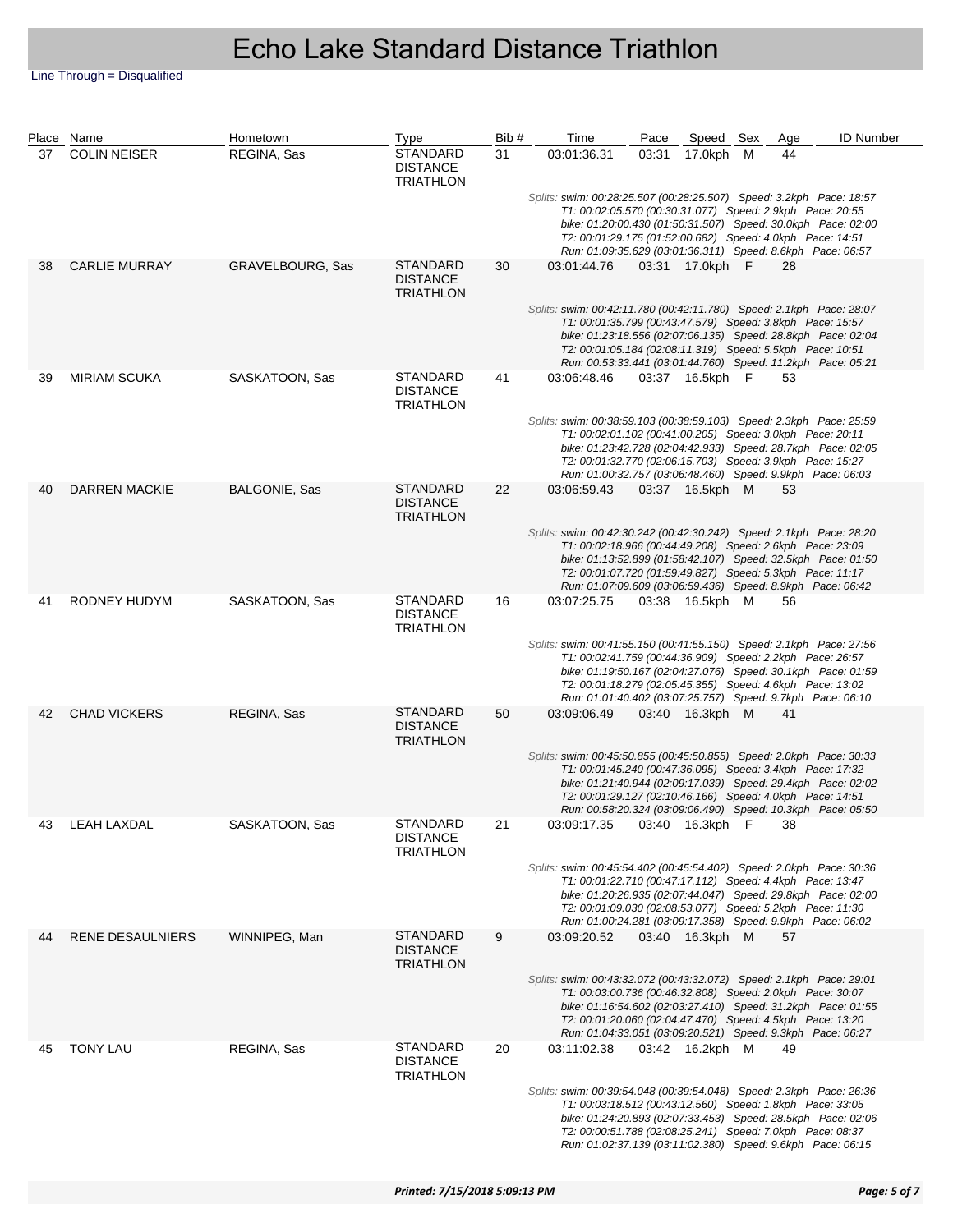|    | Place Name                           | Hometown             | Type                                            | Bib# | Time                                                                                                                                                                                                                                                                                                                           | Pace  | Speed Sex       | Age | <b>ID Number</b>                                              |
|----|--------------------------------------|----------------------|-------------------------------------------------|------|--------------------------------------------------------------------------------------------------------------------------------------------------------------------------------------------------------------------------------------------------------------------------------------------------------------------------------|-------|-----------------|-----|---------------------------------------------------------------|
| 46 | <b>CLINT MATHIES</b>                 | HERBERT, Sas         | STANDARD<br><b>DISTANCE</b><br>TRIATHLON        | 24   | 03:13:16.47                                                                                                                                                                                                                                                                                                                    | 03:45 | 16.0kph M       | 33  |                                                               |
|    |                                      |                      |                                                 |      | Splits: swim: 00:44:26.478 (00:44:26.478) Speed: 2.0kph Pace: 29:37<br>T1: 00:02:39.941 (00:47:06.419) Speed: 2.3kph Pace: 26:39<br>bike: 01:16:38.767 (02:03:45.186) Speed: 31.3kph Pace: 01:54<br>T2: 00:01:27.207 (02:05:12.393) Speed: 4.1kph Pace: 14:32<br>Run: 01:08:04.077 (03:13:16.470) Speed: 8.8kph Pace: 06:48    |       |                 |     |                                                               |
| 47 | <b>SHARI</b><br><b>MOMBOURQUETTE</b> | REGINA, Sas          | STANDARD<br><b>DISTANCE</b><br>TRIATHLON        | 29   | 03:14:58.28                                                                                                                                                                                                                                                                                                                    |       | 03:47 15.8kph F | 59  |                                                               |
|    |                                      |                      |                                                 |      | Splits: swim: 00:45:38.762 (00:45:38.762) Speed: 2.0kph Pace: 30:25<br>T1: 00:01:36.724 (00:47:15.486) Speed: 3.7kph Pace: 16:07<br>bike: 01:20:22.872 (02:07:38.358) Speed: 29.9kph Pace: 02:00<br>T2: 00:01:31.364 (02:09:09.722) Speed: 3.9kph Pace: 15:13<br>Run: 01:05:48.567 (03:14:58.289) Speed: 9.1kph Pace: 06:34    |       |                 |     |                                                               |
| 48 | <b>SCOTT ANDERSON</b>                | REGINA, Sas          | STANDARD<br><b>DISTANCE</b><br>TRIATHLON        | 2    | 03:15:59.79                                                                                                                                                                                                                                                                                                                    |       | 03:48 15.8kph M | 40  |                                                               |
|    |                                      |                      |                                                 |      | Splits: swim: 00:46:33.123 (00:46:33.123) Speed: 1.9kph Pace: 31:02<br>T1: 00:02:31.541 (00:49:04.664) Speed: 2.4kph Pace: 25:15<br>bike: 01:23:04.327 (02:12:08.991) Speed: 28.9kph Pace: 02:04<br>T2: 00:02:38.547 (02:14:47.538) Speed: 2.3kph Pace: 26:25<br>Run: 01:01:12.255 (03:15:59.793) Speed: 9.8kph Pace: 06:07    |       |                 |     |                                                               |
| 49 | <b>CAREY SCHINDEL</b>                | MARTENSVILLE, Sas    | STANDARD<br><b>DISTANCE</b><br>TRIATHLON        | 40   | 03:19:05.72                                                                                                                                                                                                                                                                                                                    |       | 03:51 15.5kph F | 41  |                                                               |
|    |                                      |                      |                                                 |      | Splits: swim: 00:48:20.022 (00:48:20.022) Speed: 1.9kph Pace: 32:13<br>T1: 00:02:02.933 (00:50:22.955) Speed: 2.9kph Pace: 20:29<br>bike: 01:25:05.936 (02:15:28.891) Speed: 28.2kph Pace: 02:07<br>T2: 00:01:34.796 (02:17:03.687) Speed: 3.8kph Pace: 15:47<br>Run: 01:02:02.038 (03:19:05.725) Speed: 9.7kph Pace: 06:12    |       |                 |     |                                                               |
| 50 | <b>BLAIR PARKINSON</b>               | FORT QU'APPELLE, Sas | <b>STANDARD</b><br><b>DISTANCE</b><br>TRIATHLON | 35   | 03:22:34.71                                                                                                                                                                                                                                                                                                                    |       | 03:56 15.3kph M | 74  |                                                               |
|    |                                      |                      |                                                 |      | Splits: swim: 00:46:15.255 (00:46:15.255) Speed: 1.9kph Pace: 30:50<br>T1: 00:04:00.588 (00:50:15.843) Speed: 1.5kph Pace: 40:05<br>bike: 01:14:26.386 (02:04:42.229) Speed: 32.2kph Pace: 01:51<br>T2: 00:03:19.199 (02:08:01.428) Speed: 1.8kph Pace: 33:11<br>Run: 01:14:33.284 (03:22:34.712) Speed: 8.0kph Pace: 07:27    |       |                 |     |                                                               |
| 51 | KIMBERLEE MARKUSSON FOAM LAKE, Sas   |                      | STANDARD<br><b>DISTANCE</b><br>TRIATHLON        | 23   | 03:26:57.02                                                                                                                                                                                                                                                                                                                    |       | 04:01 14.9kph F | 38  |                                                               |
|    |                                      |                      |                                                 |      | Splits: swim: 00:47:57.947 (00:47:57.947) Speed: 1.9kph Pace: 31:58<br>T1: 00:02:30.950 (00:50:28.897) Speed: 2.4kph Pace: 25:09<br>bike: 01:27:53.584 (02:18:22.481) Speed: 27.3kph Pace: 02:11<br>T2: 00:03:02.665 (02:21:25.146) Speed: 2.0kph Pace: 30:26<br>Run: 01:05:31.882 (03:26:57.028) Speed: 9.2kph Pace: 06:33    |       |                 |     |                                                               |
|    | 52 GARETH DILLISTONE                 | REGINA, Sas          | <b>STANDARD</b><br><b>DISTANCE</b><br>TRIATHLON | 57   | 03:33:17.99  04:08  14.5kph  M  55                                                                                                                                                                                                                                                                                             |       |                 |     |                                                               |
|    |                                      |                      |                                                 |      | Splits: swim: 00:46:30.872 (00:46:30.872) Speed: 1.9kph Pace: 31:00<br>T1: 00:05:31.466 (00:52:02.338) Speed: 1.1kph Pace: 55:14<br>bike: 01:33:12.390 (02:25:14.728) Speed: 25.7kph Pace: 02:19<br>T2: 00:02:48.293 (02:28:03.021) Speed: 2.1kph Pace: 28:02<br>Run: 01:05:14.974 (03:33:17.995) Speed: 9.2kph Pace: 06:31    |       |                 |     |                                                               |
| 53 | <b>DEANNE SELINGER</b>               | REGINA, Sas          | STANDARD<br><b>DISTANCE</b><br>TRIATHLON        | 42   | 03:37:07.07                                                                                                                                                                                                                                                                                                                    |       | 04:12 14.2kph F | 36  |                                                               |
|    |                                      |                      |                                                 |      | Splits: swim: 00:49:52.073 (00:49:52.073) Speed: 1.8kph    Pace: 33:14<br>T1: 00:02:01.794 (00:51:53.867) Speed: 3.0kph Pace: 20:17<br>bike: 01:27:12.305 (02:19:06.172) Speed: 27.5kph Pace: 02:10<br>T2: 00:02:02.667 (02:21:08.839) Speed: 2.9kph Pace: 20:26<br>Run: 01:15:58.237 (03:37:07.076) Speed: 7.9kph Pace: 07:35 |       |                 |     |                                                               |
| 54 | <b>TARA HELGASON</b>                 | FOAM LAKE, Sas       | STANDARD<br><b>DISTANCE</b><br><b>TRIATHLON</b> | 14   | 03:37:07.57                                                                                                                                                                                                                                                                                                                    |       | 04:12 14.2kph F | 38  |                                                               |
|    |                                      |                      |                                                 |      | Splits: swim: 00:41:25.016 (00:41:25.016) Speed: 2.2kph    Pace: 27:36<br>T1: 00:07:22.737 (00:48:47.753) Speed: 0.8kph Pace: 13:47<br>T2: 01:30:03.567 (02:21:25.053) Speed: 0.1kph Pace: 00:35<br>Run: 01:15:42.521 (03:37:07.574) Speed: 7.9kph Pace: 07:34                                                                 |       |                 |     | bike: 00:02:33.733 (00:51:21.486) Speed: 936.7kph Pace: 00:03 |
|    |                                      |                      |                                                 |      |                                                                                                                                                                                                                                                                                                                                |       |                 |     |                                                               |